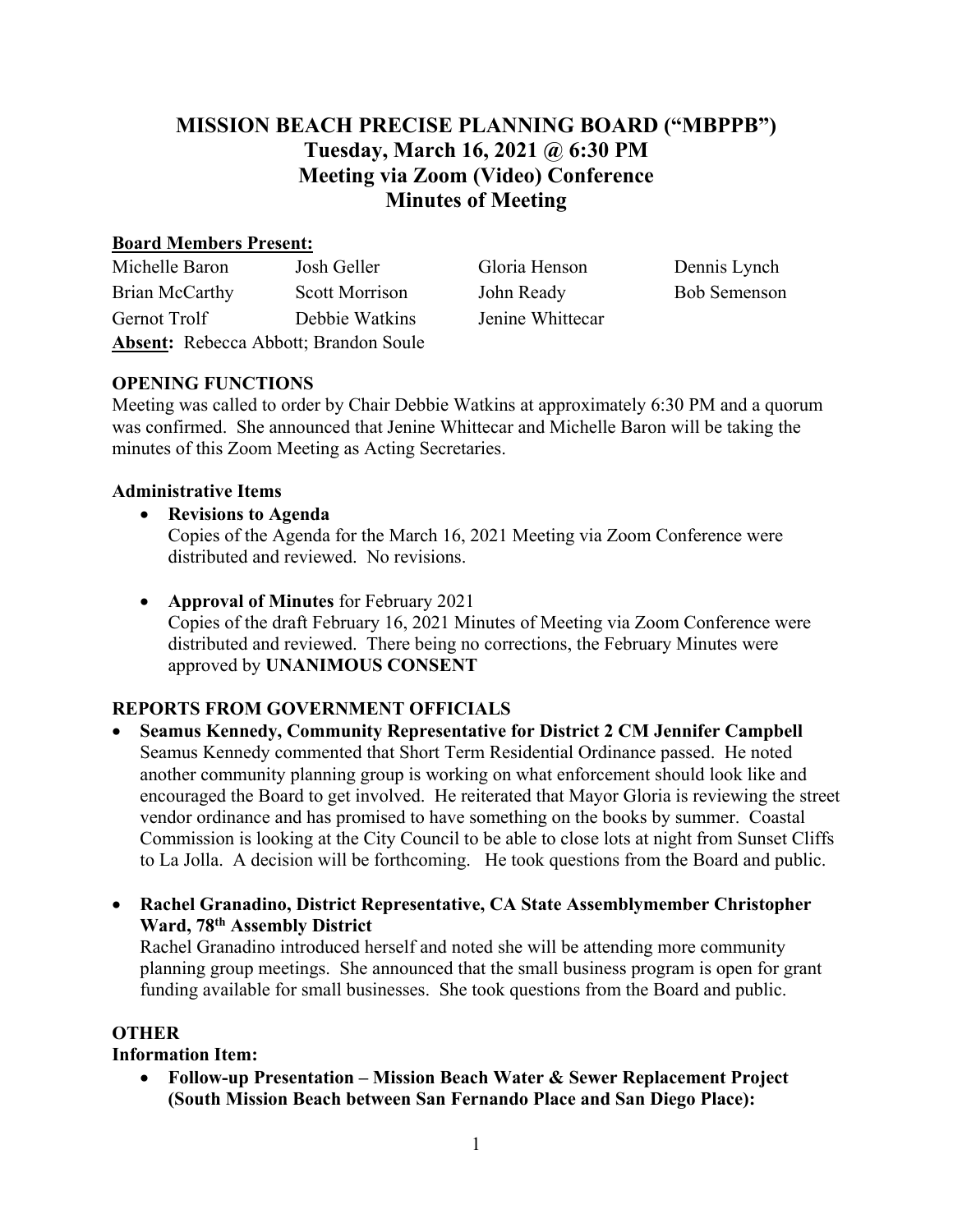Replace existing sewer pipeline with 8" and 10" diameter pipes with depths ranging from 3' to 10'. Three new manholes will be installed requiring a 10' x 10' excavation area (with depths ranging from 3' to 5'). All roads and alleys will be resurfaced after the project is completed. Proposed approx. schedule: Spring 2021 to Summer 2023. **Presenter:** Matthew Veverka, P.E., Associate Civil Engineer, City of San Diego, Engineering & Capital Project

Presenters: Matthew Veverka, P.E., Associate Civil Engineer, City of San Diego; Nicole Salem, Senior Engineer on the Project, City of San Diego

Matthew Veverka stated they are waiting for the Coastal Commission to approve permits and may not get started on the project until after the summer moratorium. Staging areas and permits will be discussed at a Construction meeting next week.

With regard to Storm Drain Project and accessing private property, he reached out to the project manager but has not heard back.

Regarding Sewer and Water project affecting the residences – access in and out of garages – trenches will be covered at end of work day.

Nicole Salem introduced herself and stated she will hold the contractors responsible.

Board Members and the public were given the opportunity to ask questions and express concerns. Board Member Gloria Henson invited Nicole Salem to take a bike tour of North and South Mission Beach to understand the limited scope of work areas, staging, and impact on residents. Chair asked Mr. Ververka and Ms. Salem to come back to the Board's May meeting to follow-up with staging and other issues along with the project manager for the Storm Drain project since the two projects are currently scheduled to overlap.

**NON-AGENDA PUBLIC COMMENTS** (One minute per speaker for issues **NOT** on the Agenda and within the purview of the MBPPB subject to time and technological constraints.) **None**.

#### **BOARD COMMUNICATIONS**

#### • **Chair's Report**

Airport Noise Advisory Committee ("ANAC"). Chair thanked everyone who participated in the February  $17<sup>th</sup>$  ANAC meeting where the nighttime departure procedure was discussed either by calling or sending in public comments that were shared with the group. These efforts were greatly appreciated and helped Ms. Watkins get other ANAC members, even those in 65+decibel communities, to agree that more noise modeling was needed for the proposed two nighttime departure procedure options over Mission Beach. The results of the noise modeling will be discussed at either the April or June ANAC meeting. Bob Semenson commented that the hardscape in Mission Beach accentuates noise exponentially and thinks that should be taken into account in the modeling. He noted Ocean Beach has more landscaping. Chair added that the 30-ft height of buildings in Mission Beach acts as an echo chamber for airplane noise.